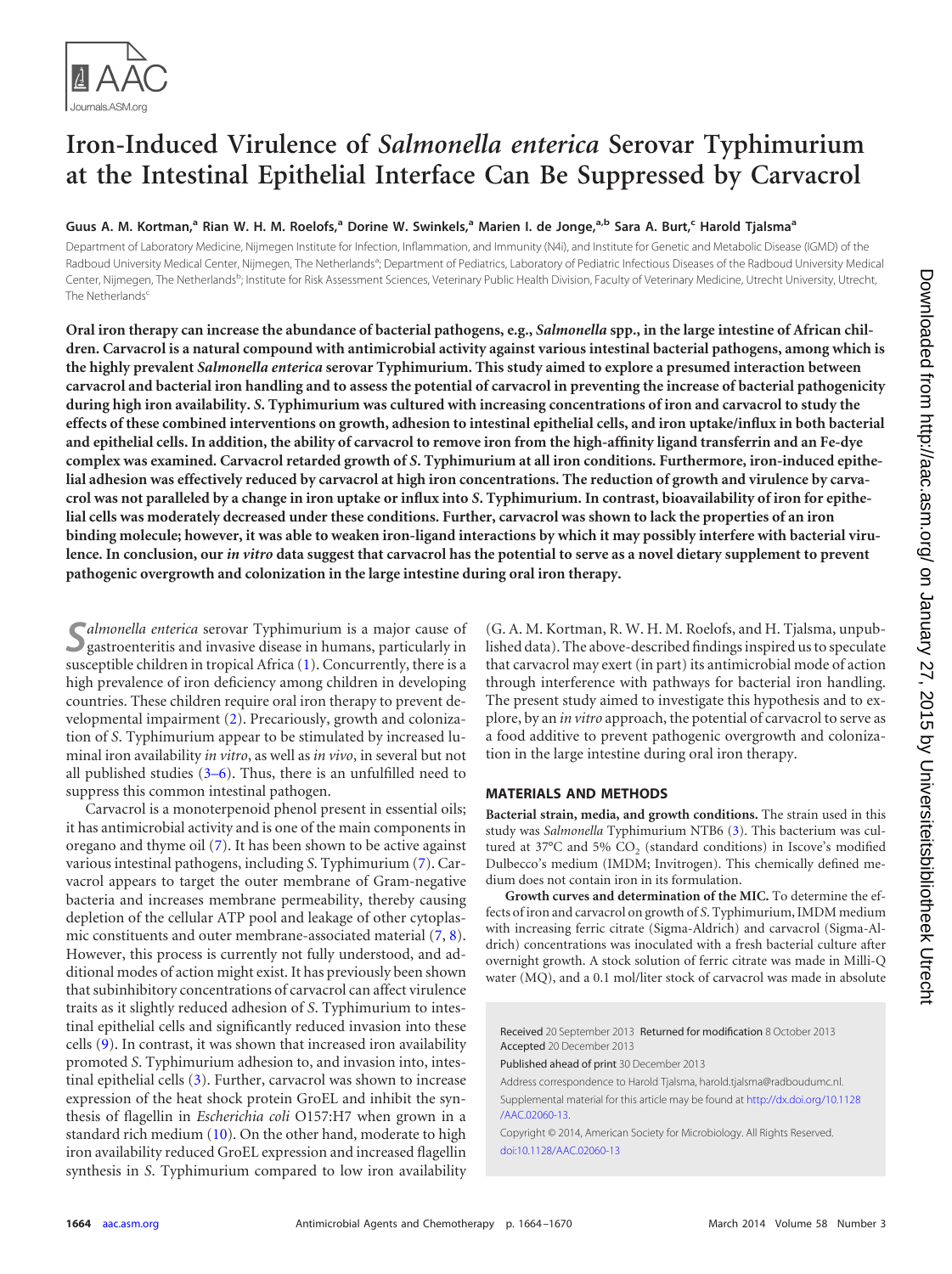ethanol. Final concentrations of ethanol were kept constant at 2.5% (vol/ vol) for each condition. Portions of 200  $\mu$ l of culture medium were inoculated in a microplate (in duplicate) and incubated statically at 37°C within a plate reader. To monitor bacterial growth, the optical density was automatically measured at 620 nm  $(OD_{620})$  every 20 min.

To determine the lowest concentration of carvacrol that inhibits the visible growth of *S*. Typhimurium NTB6 in IMDM, a serial dilution of carvacrol (0, 0.75, 1.0, 1.25, 1.5, 1.75, 2.0, and 2.5 mmol/liter) in IMDM in the presence of 0, 1, 10, or 100  $\mu$ mol/liter ferric citrate was tested. A total of 2 ml of medium in sterile, 75- by 12-mm capped tubes was inoculated with a fresh bacterial culture, and the  $\mathrm{OD}_{620}$  was assessed after overnight incubation at 37°C. A negative control containing no bacteria was included. The MIC value, for the specific incubation conditions applied in the present study, was defined as the lowest concentration where no increase in optical density was observed, and concentrations of carvacrol below the MIC (and above 0 mmol/liter) that still supported growth were defined as subinhibitory. It should be noted that we chose to determine the MIC values for the growth medium that was used in this study to sustain consistent growth conditions. If desired in future studies, the MIC should be determined in a more standard reference growth medium (see, e.g., CLSI [\[http://www.clsi.org/standards/\]](http://www.clsi.org/standards/) or EUCAST [\[http://www.eucast.org/antimicrobial\\_susceptibility\\_testing/mic](http://www.eucast.org/antimicrobial_susceptibility_testing/mic_determination) [\\_determination\]](http://www.eucast.org/antimicrobial_susceptibility_testing/mic_determination) recommendations).

**Cell line, media, and growth conditions.** The human colorectal adenocarcinoma cell line Caco-2 (obtained from the American Type Culture Collection) was cultured at standard conditions in Dulbecco's modified Eagle's medium (DMEM; Lonza) supplemented with 10% heat-inactivated fetal bovine serum (FBS; Invitrogen), 20 mmol/liter HEPES, 100 nmol/liter nonessential amino acids (Invitrogen), and 2 mmol/liter L-glutamine (Lonza). Cells were subcultured every 6 days and used between passage numbers 3 and 6.

**Bacterial adhesion assay.** The influence of iron and carvacrol on adhesion of *S*. Typhimurium to Caco-2 cells was studied by the use of the following adhesion assay.

**(i) Preincubation of bacteria with ferric citrate and carvacrol.** IMDM with increasing ferric citrate concentrations (0 to 50  $\mu$ mol/liter) and carvacrol concentrations (0 to 0.5 mmol/liter) was inoculated with *S*. Typhimurium (overnight culture) and grown to exponential phase. The bacterial cells were pelleted, resuspended, and concentrated in IMDM with 10% glycerol for storage at  $-80^{\circ}$ C until use. Serial dilutions of thawed stocks were transferred to blood agar plates and incubated overnight to determine the CFU.

**(ii) Culturing of Caco-2 cells.** Caco-2 cells were subcultured in a 24 well plate and maintained until use in adhesion assays. The assays were performed on confluent monolayers between 14 and 16 days after seeding the cells.

**(iii) Bacterial adhesion assay.** The Caco-2 monolayers were washed once with phosphate-buffered saline (PBS). The preincubated stocks of *S*. Typhimurium were pelleted and resuspended in IMDM. Next, bacteria were added to the monolayers at a multiplicity of infection (MOI) of 10:1 in IMDM followed by incubation for 2 h at standard conditions. To determine the number of adherent bacteria, monolayers were washed three times with PBS, and cells were trypsinized and lysed with ice-cold PBS containing 0.025% Triton X-100. Serial dilutions of cell lysates were transferred to blood agar plates for CFU counting.

**Determination of iron uptake by** *S***. Typhimurium under the influence of carvacrol.** To determine the effect of carvacrol on iron uptake by *S*. Typhimurium, bacterial cells were grown with iron and carvacrol, after which the total iron content of the bacteria was determined. Cultures (10 ml) of *S*. Typhimurium were incubated with ferric citrate (0 to 50  $\mu$ mol/ liter) and carvacrol (0 to 0.5 mmol/liter) under standard conditions. Bacteria were harvested by centrifugation for 5 min at  $3,220 \times g$ , and pellets were resuspended in 5 ml PBS containing 1 mmol/liter deferoxamine (DFO; Sigma-Aldrich) to sequester iron that is loosely bound to the outer membrane of the bacteria. After another centrifugation step, pellets were

resuspended in 1.5 ml PBS and transferred to fresh 2-ml tubes. Tubes were centrifuged for 5 min at 10,000  $\times$  g, and the supernatant was removed. Pellets were snap-frozen in liquid nitrogen  $(3\times)$ , wet pellet weight was noted, and iron content was determined by acid digestion of the bacteria and use of the chromogen bathophenanthroline as described by Torrance and Bothwell [\(11\)](#page-6-6). To this purpose, bacterial pellets were resuspended in 80 µl of acid reagent (3 mol/liter HCl containing 10% trichloroacetic acid) and incubated at 65°C for 20 h with continuous mixing. After incubation, samples were centrifuged to obtain the supernatant, and 20  $\mu$ l was applied to a microplate. Then, 200 µl chromogenic reagent containing 127 mg/liter bathophenanthroline sulfonate disodium salt (Fluka), 936 mg/liter thioglycolic acid sodium salt (Sigma-Aldrich), and sodium acetate (diluted 2.2 times from a saturated solution) was added to the samples. After 10 min of incubation at room temperature (RT), color formation was measured at 540 to 560 nm. Iron concentration was determined by comparison to a standard curve made of ferrous sulfate and was corrected for wet pellet weight.

**Determination of iron bioavailability to Caco-2 cells.** To examine the effect of carvacrol on the uptake of iron by enterocytes, Caco-2 cells were exposed to iron and carvacrol. Iron uptake was quantified by measurement of intracellular ferritin levels.

**(i) Culturing of Caco-2 cells.** Culturing was done as described above, with the exception that the assays were performed between 13 and 14 days after seeding the cells.

**(ii) Exposure of Caco-2 cells to iron and carvacrol.** Two days before incubation of the cells with iron and carvacrol, the standard culture medium was replaced by IMDM. Both ferric citrate and ferrous sulfate (20 -mol/liter Fe) in combination with carvacrol (0 to 0.3 mmol/liter) or ascorbic acid (200  $\mu$ mol/liter) and tannic acid (2  $\mu$ mol/liter) as the positive and negative control, respectively, were applied to the cells in fresh IMDM. Higher concentrations of carvacrol could not be tested, because of cytotoxic effects to the cells. The cells were incubated for 20 h at standard conditions. At harvesting, cells were washed once with 1 ml PBS containing 1 mmol/liter DFO and washed once with 1 ml PBS. Cells were frozen on dry ice and thawed, after which 100 µl of 5 mmol/liter NaOH was added. Cells were then lysed by sonication for 15 min in a sonication bath containing ice water. To neutralize, 50 µl of 10 mmol/liter HCl was added, and cells were loosened by scraping. Suspensions were sonicated 5 min and then transferred to fresh tubes. Debris was pelleted by centrifugation, and the supernatant was used for quantification of total protein and ferritin.

**(iii) Quantification of ferritin levels.** Samples were applied to the ferritin enzyme-linked immunosorbent assay (ELISA; Spectro ferritin; Ramco), and the assay was performed according to the manufacturer's instructions. Ferritin levels were normalized for total protein content. Total protein was measured by the use of a Bradford protein assay (Bio-Rad) according to the manufacturer's instructions.

**Iron removal from transferrin assay.** To examine the potential of carvacrol to sequester iron, the ability of carvacrol to remove iron from transferrin was investigated. Incubation buffer containing 100 mmol/liter Tris-HCl (pH 7.5) and 10% glycerol (vol/vol) was depleted of trace iron by pretreatment with Chelex-100 resin (Sigma-Aldrich). Then, 50 µg of holo-transferrin (hTf) from human (Sigma-Aldrich) was dissolved in 50 -l incubation buffer, and hTf was incubated with carvacrol (0 to 250 umol/liter) and positive controls DFO (500 umol/liter) and tannic acid (Sigma-Aldrich; 100  $\mu$ mol/liter) for 18 h at 37°C. The iron binding status of transferrin (Tf) was investigated by polyacrylamide gel electrophoresis according to the method described by Makey and Seal [\(12\)](#page-6-7) with a few adaptations. Briefly, a freshly prepared solution containing 6% acrylamide (37.5:1 with bis-acrylamide), 6 mol/liter urea, and TBE buffer (0.1 mol/liter Tris, 0.01 mol/liter boric acid, 0.05 mol/liter EDTA, pH 8.4) was pretreated with Chelex-100 resin and then polymerized in a Bio-Rad Protean II vertical minigel system. The gel was prerun at 70 V for 20 min, and 20 µg of the Tf samples was loaded. Partially saturated human transferrin (Sigma-Aldrich) was used as a marker standard  $(20 \ \mu g)$ . The gel tray was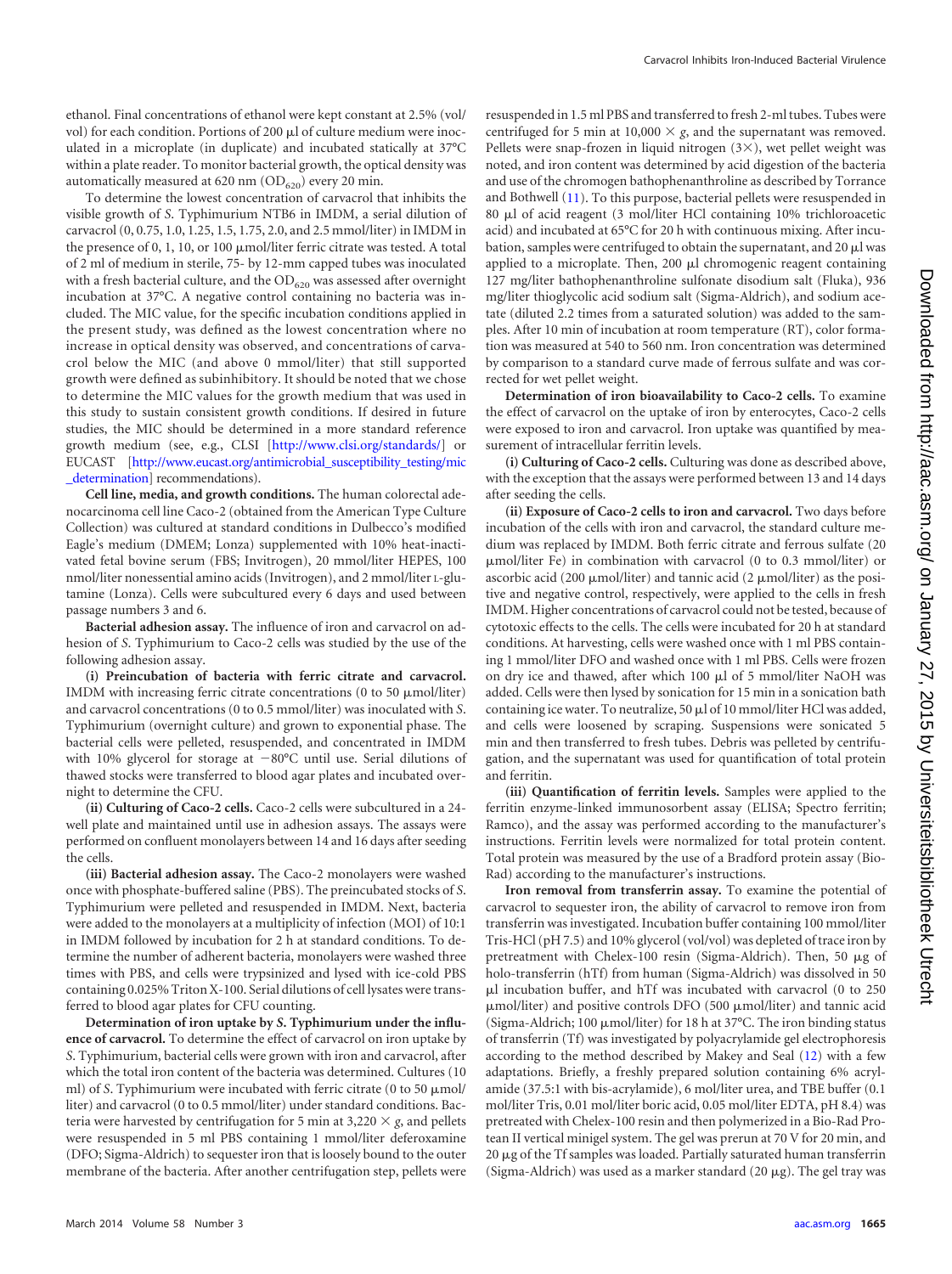placed in ice water, and electrophoresis was performed at 100 V for 7 h. After electrophoresis, the gel was fixed for 15 min in fixative containing 10% (vol/vol) acetic acid, 50% (vol/vol) methanol, and 40% demineralized water (vol/vol). To visualize forms of Tf, it was stained with Coomassie brilliant blue.

**Iron removal from CAS assay.** A universal chemical assay for the detection of iron acquisition siderophores was used to examine the capability of carvacrol to remove iron from a dye-Fe complex. Chrome azurol S (CAS) in complex with ferric iron and hexadecyltrimethylammonium bromide (HDTMA) has a blue color but turns orange when iron is removed from the dye by a stronger ligand. The method used was originally described by Schwyn and Neilands [\(13\)](#page-6-8). Briefly, a solution of 2 mmol/liter CAS (Tokyo Chemical Industry) was prepared, and 1,875 µl was mixed with 375  $\mu$ l ferric iron solution (1 mmol/liter FeCl<sub>3</sub> [Merck] in 10 mmol/ liter HCl). Separately, 1.5 ml of 10 mmol/liter HDTMA (Sigma-Aldrich) was placed in an acid-cleaned volumetric flask of 25 ml, and the CAS-iron mixture was slowly added with simultaneous mixing. Then, 1.077 g of anhydrous piperazine (Fluka) was dissolved in  $7$  ml MQ, and  $1,560 \mu$ l of 12 mol/liter HCl was added. This buffer was rinsed into the volumetric flask, and MQ was added to 25 ml to complete the assay solution. The solution was stored in a plastic tube in the dark. To establish increased speed in iron exchange, a shuttle solution was prepared which involved the addition of 25.42 mg 5-sulfosycilic acid dihydrate (Sigma-Aldrich) to the assay solution before adding the final MQ to a total of 25 ml.

Iron removal capacity and speed of iron removal were tested in a microplate. A total of 100 µl carvacrol (0 to 1 mmol/liter in IMDM or MQ), DFO (0 to 20  $\mu$ mol/liter in IMDM or MQ), or tannic acid (0 to 5.9 μmol/liter in IMDM or MQ) was mixed with 100 μl CAS assay (shuttle) solution. Absorption was periodically monitored at 620 nm.

**Statistical analysis.** To compare means, an unpaired *t* test (2-tailed) was used. In case of unequal variances (as assessed by F-test), an unpaired *t* test with Welch's correction was carried out. To assess the slope of irondependent adhesion, linear regression analysis was applied. For comparison of iron uptake by *S*. Typhimurium under influence of carvacrol, two-way analysis of variance (ANOVA) was performed. All analyses were performed using GraphPad Prism version 5.00 for Windows, GraphPad Software, San Diego, CA. *P* values of <0.05 were considered statistically significant.

#### **RESULTS**

**Growth of** *S***. Typhimurium in response to iron and carvacrol.** To evaluate the possibility that the antimicrobial effect of carvacrol can be explained by its interference with bacterial iron handling, the effect of carvacrol on growth of *S*. Typhimurium was tested under moderate iron concentrations and iron-rich conditions. In general, these experiments showed that carvacrol can delay the onset of growth of this bacterium. Growth delay was established under both moderate iron concentrations and highiron conditions [\(Fig. 1A;](#page-2-0) see also Fig. S1 in the supplemental material). In the absence of carvacrol, the high-iron conditions were not influencing growth compared to the moderate iron concentrations. However, in the presence of carvacrol, a shorter lag phase is observed with culture medium containing high iron concentrations than growth with moderate iron concentrations. This suggests that high iron availability partly compensates the postponement effect of carvacrol. Notably, increased carvacrol concentration of 1 mmol/liter strongly retarded growth, but growth was strikingly less retarded in 50 to 100 µmol/liter ferric citrate compared to 1 to 10  $\mu$ mol/liter ferric citrate [\(Fig. 1B\)](#page-2-0). Levels of carvacrol of  $\leq$ 1 mmol/liter were found to be the subinhibitory range under these conditions, as 1 mmol/liter carvacrol was the highest concentration tested that still supported growth under all iron conditions. A slightly higher concentration of 1.25



<span id="page-2-0"></span>**FIG 1** Effect of iron and subinhibitory concentrations of carvacrol on growth of *S*. Typhimurium. (A) Effect of 0.6 mmol/liter carvacrol (CV) on *S*. Typhimurium growth (mean  $\pm$  range) for 8 h in medium with 1  $\mu$ mol/liter (open circles) or 100 µmol/liter ferric citrate (FeC) (open squares) compared to the same conditions without carvacrol (filled circles or squares, respectively) (*n* 2; duplicate wells). (B) Effect of 1 mmol/liter carvacrol on growth of *S*. Typhimurium for 13.3 h with 100 (open squares), 50 (open circles), 10 (filled squares), or 1 (filled circles)  $\mu$ mol/liter ferric citrate ( $n = 2$ ). Without addition of any iron, growth is more hampered, as the trace amount of iron in the IMDM limits growth of *S*. Typhimurium [\(3\)](#page-5-2).

mmol/liter effectively prevented an increase in optical density after overnight growth (MIC).

**Adhesion of** *S***. Typhimurium to an epithelialmonolayer.**Adhesion to host epithelial cells is an important virulence characteristic for pathogenic bacteria. To test whether iron-induced adhesion, as observed previously [\(3\)](#page-5-2), can be counteracted by carvacrol, *S*. Typhimurium was first preincubated with increasing concentrations of ferric citrate and carvacrol. To determine the adhesion, preincubated bacteria were added to intestinal epithelial monolayers (Caco-2) under iron-limiting conditions and without carvacrol. Adhesion was expressed as the percentage of the bacterial inoculum and relative to the conditions without iron addition during preincubation. As shown in [Fig. 2,](#page-3-0) iron stimulated the adhesion of *S*. Typhimurium; however, this effect was significantly reduced by carvacrol, especially at the highest iron concentration tested. It should be noted that carvacrol did not significantly affect adhesion under the condition without iron (see Fig. S2 in the supplemental material). Linear regression analysis revealed that the slope of the control conditions without carvacrol (2.79  $\pm$  0.50) was significantly steeper than the slope of the 0.2 mmol/liter carvacrol conditions  $(0.51 \pm 0.20)$   $(P = 0.013)$ . Slope of the conditions with 0.5 mmol/liter carvacrol (1.47  $\pm$  0.48) was lower than the controls, although not significantly  $(P = 0.129)$ . Taken together, these experiments show that subinhibitory levels of carvacrol can reduce iron-induced adhesion of *S*. Typhimurium to an epithelial monolayer.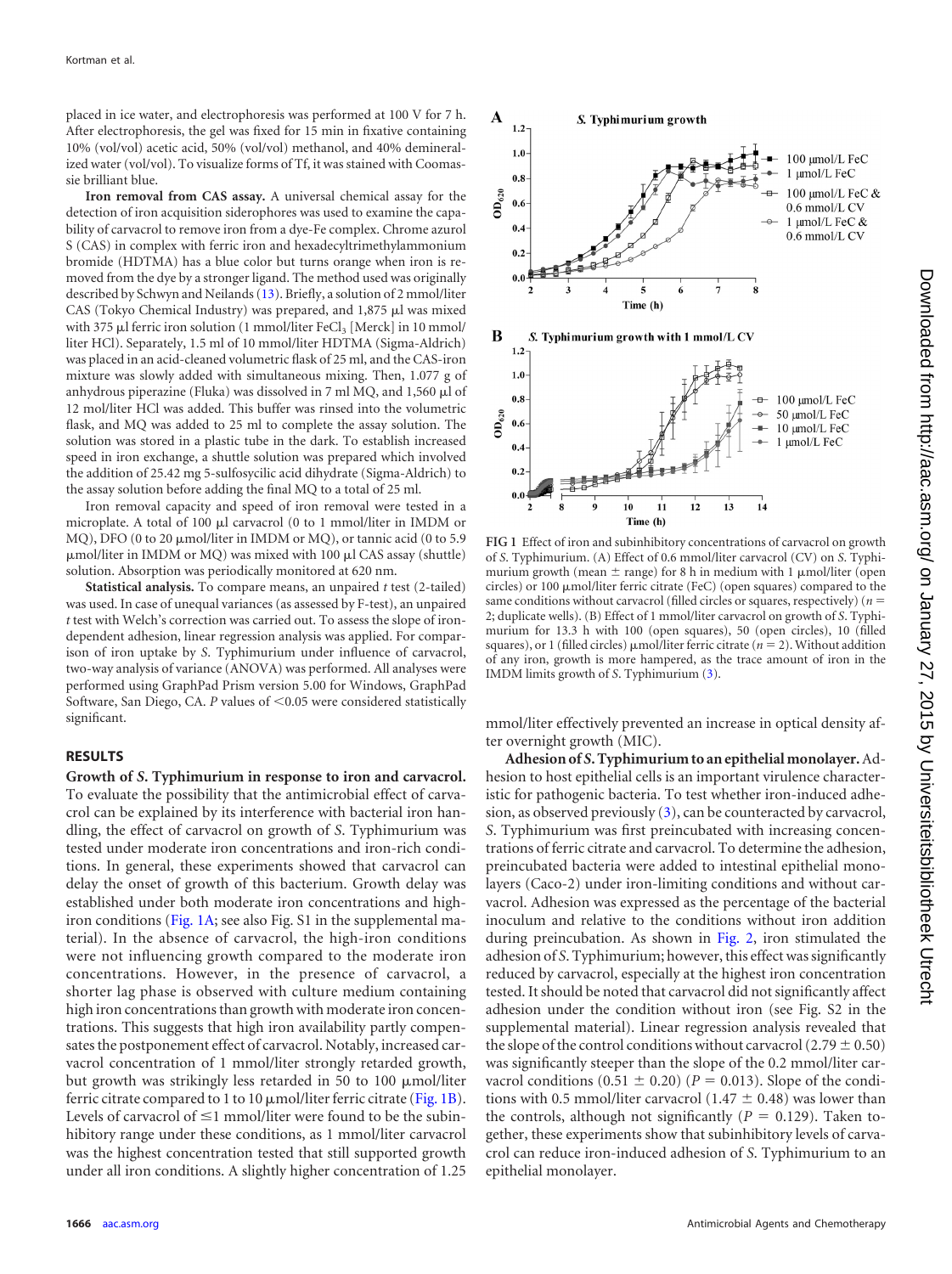

<span id="page-3-0"></span>**FIG 2** Effect of carvacrol on iron-induced adhesion of *S*. Typhimurium to an epithelial monolayer. Adhesion (mean + SD) of *S*. Typhimurium to a monolayer of Caco-2 cells is given as the percentage of the inoculum and expressed relative to the conditions without iron during preincubation. Data consists of 3 separate experiments in which adherent CFU were determined on different days with duplicate wells ( $n=6$  ).  $^{\ast},$   $P$   $<$  0.05;  $^{\ast\ast\ast},$   $P$   $<$  0.001.

**Iron uptake by** *S***. Typhimurium under influence of carvacrol.** One of the mechanisms by which carvacrol could influence bacterial adhesion is the inhibition of iron uptake by *S*. Typhimurium, which consequently would affect adhesion traits. To investigate this, we measured total iron content of *S*. Typhimurium cells which were grown in the presence of increasing concentrations of ferric citrate and carvacrol. The iron content of the bacteria grown without carvacrol was significantly increased in the 10  $\mu$ mol/liter ferric citrate condition compared to that in the 1  $\mu$ mol/ liter ferric citrate condition ( $P = 0.012$ ) and further increased with 50  $\mu$ mol/liter ferric citrate ( $P = 0.034$  compared to 1  $\mu$ mol/liter ferric citrate), indicating increased iron uptake at increasing iron concentration as expected [\(Fig. 3\)](#page-3-1). Carvacrol appeared not to influence iron uptake or influx significantly at all iron concentrations tested (two-way ANOVA). As carvacrol did not reduce the uptake of iron by *S*. Typhimurium, the inhibiting effect on adhesion can probably not be explained by altered iron uptake.

**Bioavailability of iron to intestinal epithelial cells under influence of carvacrol.** To examine the effect of carvacrol on intestinal iron uptake *in vitro*, iron together with nontoxic concentrations of carvacrol were applied to Caco-2 monolayers. Next to ferric citrate, ferrous sulfate was tested, as this form of iron is



<span id="page-3-1"></span>**FIG 3** Total iron content of *S*. Typhimurium after growth with iron and carvacrol. *S*. Typhimurium was grown to mid-log phase with increasing concentrations of iron and carvacrol. Iron content (mean  $+$  range) is given as ng/mg wet biomass ( $n = 2$ ). Means without a common letter differ significantly  $(P < 0.05)$ .



<span id="page-3-2"></span>**FIG 4** Influence of carvacrol on the bioavailability of iron to an epithelial monolayer. Caco-2 cells were exposed to equimolar concentrations of iron and increasing concentrations of carvacrol. Bioavailability of iron is expressed as total intracellular ferritin content, corrected for total protein (mean  $+$  SD). Data consist of 2 separate experiments with measurements performed in triplicate ( $n = 6$ ). Means without a common letter differ significantly ( $P \le 0.05$ ).

widely used in iron supplementation studies. Cytoplasmic levels of ferritin were used as a measure for cellular iron uptake. As shown in [Fig. 4,](#page-3-2) in the absence of carvacrol, bioavailability of ferric citrate was higher than ferrous sulfate  $(P = 0.004)$ . Bioavailability of both iron sources was considerably reduced by carvacrol; ferritin formation was about 2.5 times less with 0.3 mmol/liter carvacrol compared to that of the no-carvacrol controls ( $P < 0.0002$  for both iron sources). Notably, carvacrol did not abolish iron uptake, while the addition of the food derived and strong iron binding tannic acid at 2 µmol/liter resulted in a near-complete block of iron uptake (see Fig. S3A in the supplemental material). We note that higher concentrations of carvacrol could not be tested due to toxic effects to the cells, as determined by a lactate dehydrogenase (LDH) release assay (see Fig. S4 in the supplemental material). In contrast, 200 µmol/liter ascorbic acid as a known promoter of iron uptake enhanced iron uptake of both iron sources, especially of ferric citrate ( $P = 0.003$  and  $P < 0.0001$  for ferrous sulfate and ferric citrate, respectively) (see Fig. S3B in the supplemental material).

**Iron binding capacity of carvacrol.** The potential iron binding capacity of carvacrol, or its ability to dissociate iron from iron binding ligands, was investigated in an iron from transferrin removal assay and a universal siderophore CAS assay. The iron from the transferrin removal assay revealed that carvacrol up to 0.25 mmol/liter could not take away iron from transferrin, indicating that carvacrol is not a high-affinity iron binding molecule and cannot dissociate the transferrin-iron complex [\(Fig. 5\)](#page-4-0). In contrast, use of the strong iron binding molecules DFO and tannic acid, which served as positive controls in this assay, clearly showed their ability to remove 1 or 2 iron atoms from the transferrin molecule.

As shown in [Fig. 6A,](#page-4-1) the siderophore CAS assay revealed that carvacrol can dissociate the Fe-dye complex partly (0.2 mmol/ liter) or completely (0.6 mmol/liter); however, this was observed only after a long incubation of 15 h, while dissociation of the Fe-dye complex was already evident after only 3 h for the positive controls DFO [\(Fig. 6B\)](#page-4-1) and tannic acid (not shown) at low concentrations. CAS-shuttle solution increased the transfer speed of Fe from the dye to DFO, but this was not true for carvacrol [\(Fig. 6A](#page-4-1) and [B\)](#page-4-1). Together, these results indicate that carvacrol does not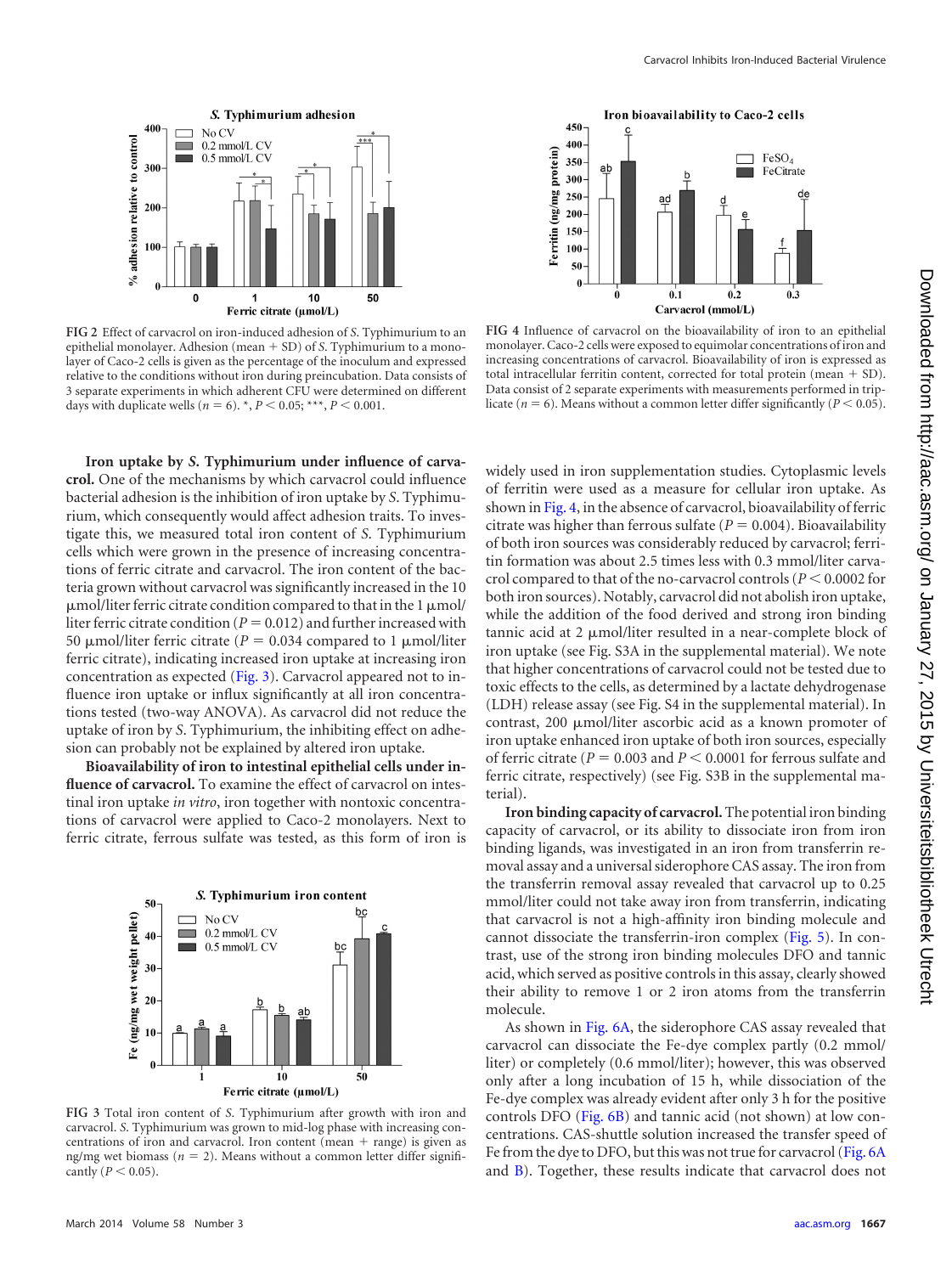

<span id="page-4-0"></span>**FIG 5** Iron from transferrin removal assay. hTf was incubated with increasing concentrations of carvacrol and the positive controls DFO and tannic acid (TA) to assess iron removal from hTf. First lane, partially saturated Tf; second lane, hTf control; third lane, 500 µmol/liter DFO; fourth lane, 0 µmol/liter carvacrol (CV) solvent control; fifth lane, 1  $\mu$ mol/liter CV; sixth lane, 10  $\mu$ mol/ liter CV; seventh lane, 100  $\mu$ mol/liter CV; eighth lane, 250  $\mu$ mol/liter CV; ninth lane, 100 µmol/liter TA. Top arrow indicates Tf without iron bound to it, middle arrow indicates Tf with 1 Fe atom bound, and bottom arrow indicates hTf with 2 Fe atoms bound to the protein.

bind iron strongly, but it may be able to disturb iron-ligand complexes under certain conditions.

*S***. Typhimurium global lipopolysaccharide (LPS) composition during growth with iron and carvacrol.** As LPS is an important factor in bacterial adhesion [\(14,](#page-6-9) [15\)](#page-6-10) and carvacrol is known to induce the release of LPS from *E. coli* O157:H7 [\(8\)](#page-6-3), carvacrol could affect adhesion characteristics of *S*. Typhimurium by removing LPS from the cell surface. We therefore examined the effect of carvacrol on LPS content and global LPS composition during growth under moderate- to high-iron conditions. As shown in Fig. S5 in the supplemental material, carvacrol up to 0.5 mmol/ liter did not detectably influence LPS quantity or global LPS composition. It should be noted that this general analysis cannot visualize LPS in great detail and indicates only that carvacrol did not alter global LPS status of *S*. Typhimurium during growth, which makes it less likely that iron-induced adhesion was reduced by modulating LPS integrity at the bacterial surface.

#### **DISCUSSION**

Oral iron supplementation has potential harmful side effects on gastrointestinal health as a consequence of increased colonization and growth of bacterial pathogens [\(3,](#page-5-2) [4\)](#page-6-11). As a result, there is a demand for safer iron supplementation programs. Therefore, we here assessed by an *in vitro* approach whether the simultaneous addition of carvacrol as an antimicrobial agent could counteract the potential adverse effect of iron on the prevalent intestinal pathogen *S*. Typhimurium.

In the present study, we showed that subinhibitory concentrations of carvacrol retarded bacterial growth under all tested conditions. Notwithstanding the presence of a sufficient amount of iron under all conditions, the growth retardation effect of carvacrol was most pronounced under conditions of moderate iron availability. This suggested that its antimicrobial activity is partly related to an iron scavenging effect that is less effectual under high-iron conditions. Nevertheless, we want to emphasize that subinhibitory concentrations of carvacrol delayed growth of *S*. Typhimurium under all conditions. Hence, the previously described antimicrobial activity of carvacrol also applies for conditions with high iron availability [\(7\)](#page-6-2). Although the ability to replicate is important for bacterial pathogens, the adhesion to host tissues or epithelium is pivotal to establish an infection. Our cur-



<span id="page-4-1"></span>**FIG 6** Effect of carvacrol on the stability of the CAS-Fe complex. Removal of iron from the colored complex is displayed as a decrease in optical density. Carvacrol or DFO was incubated with the CAS-Fe complex without and with shuttle solution (filled and open symbols, respectively). (A) Dissociation of the Fe-dye complex in time was monitored without the addition of carvacrol (filled circles) and with the addition of 0.2 mmol/liter (filled and open squares) or 0.6 mmol/liter carvacrol (filled and open triangles). (B) As control conditions, the CAS-Fe complex was incubated without DFO (filled and open circles) and with the addition of 20  $\mu$ mol/liter DFO (filled and open triangles).

rent data confirm previous findings that iron induces adhesion of *S*. Typhimurium to intestinal epithelial cells *in vitro* [\(3\)](#page-5-2). Importantly, preincubation of *S*. Typhimurium with subinhibitory concentrations of carvacrol clearly reduced adhesion induced by moderate to high iron concentrations. Together, these observations support the use of carvacrol as a potential additive in oral iron preparations to prevent pathogenic overgrowth and colonization during iron supplementation.

An antimicrobial additive in an iron preparation should not decrease iron uptake from the intestinal lumen or, ideally, should increase it. We therefore investigated the effect of carvacrol on the uptake of iron from different sources by intestinal epithelial Caco-2 cells. Expression of ferritin was used as a readout, which is commonly used as a gold standard to study bioavailability of iron preparations [\(16\)](#page-6-12). Although carvacrol clearly restricted iron uptake of both ferrous sulfate and ferric citrate, it did not block iron uptake completely like tannic acid, a well-known iron binder, did [\(17\)](#page-6-13). In general, the bioavailability of ferrous iron is better than that of ferric iron [\(18](#page-6-14)[–](#page-6-15)[20\)](#page-6-16), but with ferric citrate larger amounts of ferritin were measured than with ferrous sulfate, indicating that in this system the bioavailability of ferric citrate is better. The higher solubility and stability of ferric citrate than those of ferrous sulfate are probably the reasons for this observation. Thus, carvacrol seems not to meet the ideal criteria of an iron additive, as it impairs iron uptake by intestinal cells *in vitro*. Nevertheless, this decreased level of iron bioavailability could still suffice for adequate iron uptake and healthy iron homeostasis *in vivo*, whereas it may be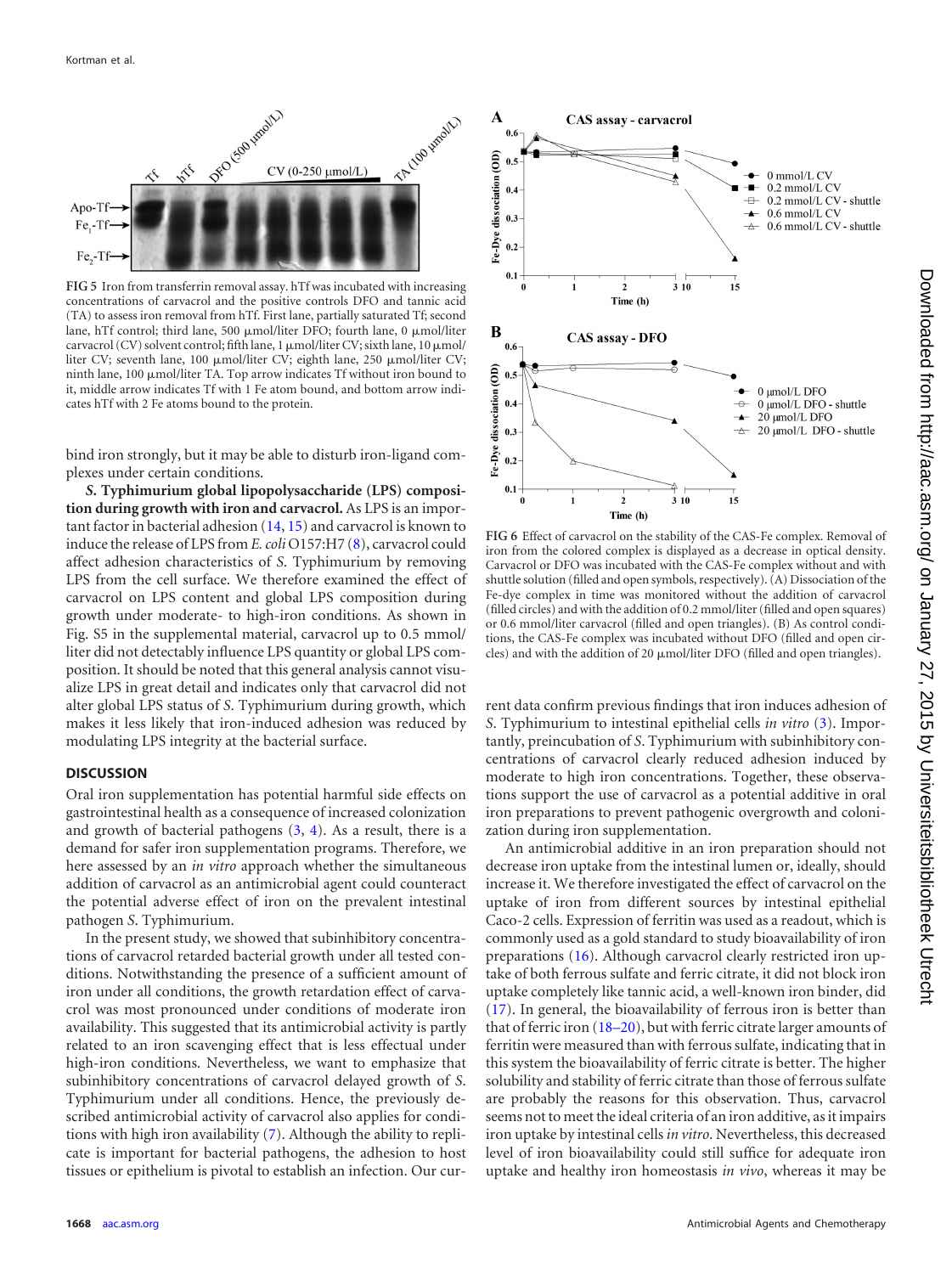accompanied by a desirable decrease in virulence of pathogenic gut bacteria.

Iron scavenging by carvacrol could have explained the growth delay and decreased adhesion of *S*. Typhimurium under moderate iron concentrations and the decreased bioavailability of iron to Caco-2 cells in the presence of carvacrol. However, based on the molecular structure of carvacrol, it seems unlikely that it can bind iron ions. Additionally, in the present study, we showed that carvacrol could not remove iron from the high-affinity protein transferrin but was able to dissociate a dye-Fe complex during prolonged incubations. Together, this indicates that carvacrol seems not to bind iron directly but is able to disturb iron-ligand complexes with lower affinity. It can therefore be envisaged that carvacrol may interfere with iron uptake pathways of intestinal epithelial cells rather than making it less bioavailable by scavenging of iron ions. However, it remains to be elucidated by which molecular mechanisms carvacrol could affect cellular iron uptake systems. In contrast to the reduced iron uptake by intestinal epithelial cells, we were not able to show a significant effect of carvacrol on iron uptake or influx into *S*. Typhimurium. Consequently, the observed effects of subinhibitory concentrations of carvacrol on iron-induced growth and adhesion can probably not be explained by interference with bacterial iron uptake or increased influx but instead seem predominantly caused by other (iron-independent) activities of carvacrol.

Although total iron content of *S*. Typhimurium was not altered by carvacrol, the free intracellular iron pool balance could be distorted. A potential elevation of the intracellular "free" iron pool may enhance cell stress via generation of oxygen radicals (Fenton chemistry). This increased iron toxicity may contribute to an overall reduced fitness of the bacteria, which could very well result in the observed adhesion defects under iron-replete conditions in the presence of carvacrol. If true, it remains difficult to explain why *S*. Typhimurium grows slightly better in medium with carvacrol and high iron concentrations but adheres less well under these conditions than bacteria grown under intermediate iron concentrations with carvacrol. Another possible explanation for the carvacrol-induced delay in growth and decreased adhesion of *S*. Typhimurium involves a decrease in outer membrane integrity/ stability or an altered surface structure. Carvacrol is known to induce release of LPS from *E. coli* O157:H7 [\(8\)](#page-6-3). Similarly, iron depletion is associated with reduced LPS content in *Helicobacter pylori* [\(21\)](#page-6-17). As LPS is a known modulator of bacterial adhesion, both iron concentration and the addition of carvacrol could therefore theoretically affect *S*. Typhimurium adhesion. However, the outcome of our first LPS characterization experiments did not show a clear alteration of LPS content or structure when *S*. Typhimurium was grown in the presence of iron and carvacrol. Nevertheless, carvacrol and high concentrations of iron could still destabilize the bacterial outer membrane through interference with divalent cations such as  $Mg^{2+}$  and  $Ca^{2+}$  that bind to the anionic LPS and thereby stabilize the outer membrane [\(22\)](#page-6-18). Carvacrol and iron could somehow distort this delicate balance and thereby indirectly influence LPS-mediated adhesion. To assess this hypothesis, the potential interaction of iron and carvacrol with LPS needs to be investigated further in greater detail. This could involve the detection and characterization of LPS shed into the medium by using additional LPS characterization techniques.

In summary, the natural antimicrobial carvacrol can potentially be used as an additive during oral iron therapy to prevent

pathogenic overgrowth and colonization in the large intestine. Future *in vivo* research should reveal whether carvacrol can indeed improve the safety of oral iron therapy. The success of this approach will depend on defining an optimal dose of carvacrol which exerts its antimicrobial effect in the host's intestines but does not inhibit improvement of host iron status. One challenge in dosing is the absorption of carvacrol by the host upper GI tract, which likely results in low concentrations in the colon and reduced effectiveness in this target organ. This is probably the reason that oral carvacrol administration was previously shown to have little effect on colonic microbiota composition in piglets [\(23\)](#page-6-19). Nevertheless, gastrointestinal health in these piglets was improved, which could, for instance, relate to a reduction in virulence of low-abundance gut pathogens, whereas other modes of carvacrol delivery, e.g., in encapsulated form, still need to be examined [\(23\)](#page-6-19). Importantly, the latter approach could be used for the targeted delivery of antimicrobial activity in the human colon during oral iron administration with minimal effect on iron uptake in the ileum of the host. Subinhibitory concentrations of carvacrol are nevertheless likely to occur in the colon. Nonetheless, subinhibitory concentrations are effective in reducing bacterial virulence, as we show in the present study and which is supported by previous findings [\(9,](#page-6-4) [24\)](#page-6-20). Under the experimental culture conditions of our study, a concentration of carvacrol of  $\geq$ 0.2 mmol/liter was already effective in reducing iron-induced adhesion, while concentrations of  $\leq$ 0.3 mmol/liter were well tolerated by the differentiated intestinal epithelial cell line Caco-2. The latter is supported by previous findings [\(25\)](#page-6-21), and previous *in vivo* studies have shown that carvacrol as a feed additive is well tolerated and does not show signs of great cytotoxicity [\(23,](#page-6-19) [26\)](#page-6-22). Another challenge is to simultaneously find the optimal iron preparation and dose for effective improvement of host iron status, with minimal effect on the gut microbiota. Although we did not test the effect of iron-carrying substances other than ferric citrate on bacterial virulence, we believe that most soluble iron sources will enhance the virulence of intestinal pathogens, as we previously showed for ferric citrate [\(3\)](#page-5-2). Taken together, carvacrol is a known natural dietary additive, with the potential to prevent gastrointestinal side effects during oral iron therapy in regions where infection is endemic. Nevertheless, it goes without saying that future *in vivo* studies are required to further evaluate the real therapeutic utility of carvacrol as an anti-infective agent in combination with dietary iron supplements.

### **ACKNOWLEDGMENTS**

This work was in part supported by the Dutch Digestive Diseases Foundation (project WO 10-53).

We thank Annemarie Boleij, Ger Bongaerts, Coby Laarakkers, Betty Jongerius-Gortemaker, and Primrose Freestone for useful discussions and/or technical assistance and the three anonymous reviewers for their excellent suggestions and comments that were very useful in shaping the final article.

#### <span id="page-5-0"></span>**REFERENCES**

- <span id="page-5-1"></span>1. **Graham SM.** 2010. Nontyphoidal salmonellosis in Africa. Curr. Opin. Infect. Dis. **23:**409 –414. [http://dx.doi.org/10.1097/QCO.0b013e32833dd25d.](http://dx.doi.org/10.1097/QCO.0b013e32833dd25d)
- <span id="page-5-2"></span>2. **WHO, UNICEF.** 2004. Focusing on anaemia: towards an integrated approach for effective anaemia control. WHO, Geneva, Switzerland.
- 3. **Kortman GA, Boleij A, Swinkels DW, Tjalsma H.** 2012. Iron availability increases the pathogenic potential of Salmonella Typhimurium and other enteric pathogens at the intestinal epithelial interface. PLoS One **7:**e29968. [http://dx.doi.org/10.1371/journal.pone.0029968.](http://dx.doi.org/10.1371/journal.pone.0029968)